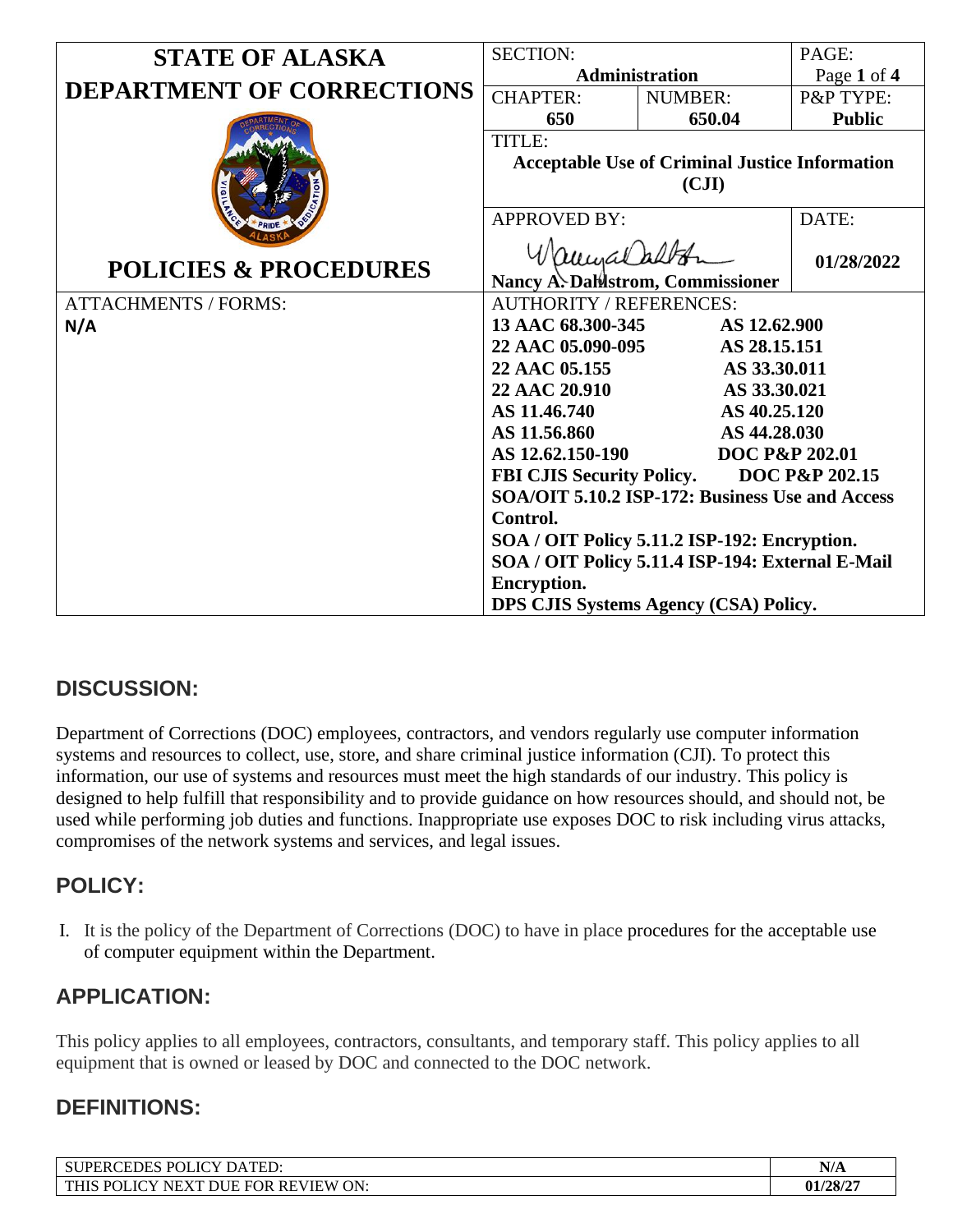| <b>SECTION:</b>                                      |         | PAGE:                |  |
|------------------------------------------------------|---------|----------------------|--|
| <b>Administration</b>                                |         | Page 2 of 4          |  |
| <b>CHAPTER:</b>                                      | NUMBER: | <b>P&amp;P TYPE:</b> |  |
| 650                                                  | 650.04  | <b>Public</b>        |  |
| TITLE:                                               |         |                      |  |
| Acceptable Use of Criminal Justice Information (CJI) |         |                      |  |

For definitions of key words or phrases used in this policy, please refer to the Definitions section of DOC P&P 650.00, CJI Terms & Definitions and\or CJI Acronyms.

## **PROCEDURES:**

In accordance with SOA / OIT Policy 5.10.2 ISP-172: Business Use and Access Control:

- I. E-mail:
	- A. State of Alaska, DOC sponsored, email accounts are for business communications, both internally and externally. Use of third-party email system(s) for business purposes, or automatic forward of DOC email to an e-mail address outside the SOA \ DOC network is prohibited.
	- B. CJI shall only be transmitted in a secure fashion that conforms to the standards set out by the FBI in their CJIS Security Policy. When information is transmitted electronically, it shall be protected, confirm the receiving party has the authority (CJIS Security Clearance and business reason) to receive and access CJI \ Personally Identifiable Information (PII) \ Protected Health Information (PHI) and shall use SOA secure e-mail messaging as outlined within SOA / OIT Policy 5.11.4 ISP-194: External E-Mail Encryption.
- II. Removeable Media:

Removable Media is defined as CD / DVD or USB Mass Storage (thumb or jump drive) that can electronically store data containing CJI \ PII \ PHI and easily be transported out of a secure facility. All confidential information including CJI \ PII \ PHI on removable media must be encrypted with certified FIPS 140-2 or FIPS 197 encryption; in accordance with SOA / OIT Policy 5.11.2 ISP-192: Encryption and FBI CJIS Security Policy 5.10 System and Communications Protections and Information Integrity; while physically transported from a secure office or facility.

III. Personal Computing Equipment Prohibited Use:

It is a security risk to process CJI on a personal computing device. In order to utilize a personal device, it must be approved in writing by the Commissioner or designee and a copy of the agreement provided to DOC CJIS Unit. The personal device shall not be connected to the SOA Network. Once no longer employed by DOC, or no longer used in conjunction with duties, the personal computing device must be wiped in accordance with Media Security; DoD 5220-22.M compliant three (3) pass random wipe.

Refer to SOA / OIT 5.10.2 ISP-172: Business Use and Access Control. Refer to SOA / OIT 5.7.3 ISP-143: Information Disposal

- IV. Contractor Computer Equipment Authorization: Refer to SOA / OIT 5.10.2 ISP-172: Business Use and Access Control.
- V. International Travel Restrictions

| SUPERCEDES POLICY DATED:                                | <b>BTIL</b><br>$'$ $''$ |
|---------------------------------------------------------|-------------------------|
| THIS POLICY N<br>' DUE FOR REVIEW<br>ON:<br><b>NEXT</b> | 01/28/27                |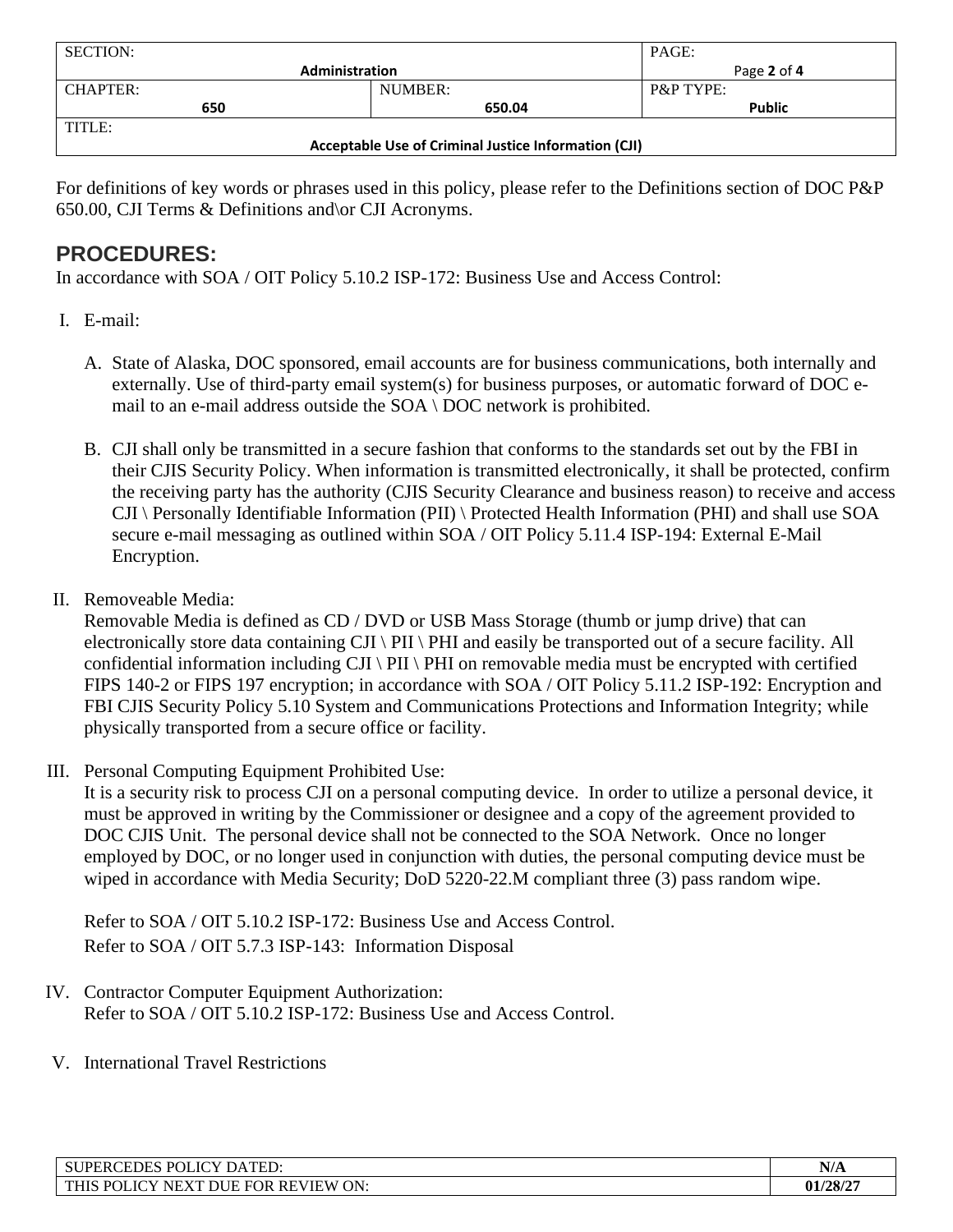| <b>SECTION:</b>                                      |         | PAGE:                |
|------------------------------------------------------|---------|----------------------|
| <b>Administration</b>                                |         | Page 3 of 4          |
| CHAPTER:                                             | NUMBER: | <b>P&amp;P TYPE:</b> |
| 650                                                  | 650.04  | <b>Public</b>        |
| TITLE:                                               |         |                      |
| Acceptable Use of Criminal Justice Information (CJI) |         |                      |

Coordinate with Department Technology Officer (DTO) and submit an International Travel Cyber Security Form. User shall work with OIT to establish a loaner and travel email. User shall not connect to DOC's Offender Management System or remotely process CJI while traveling internationally.

<http://oit.alaska.gov/policy/international-travel-policy/>

- VI. Criminal Justice Information (CJI) Protection (ref. AK DOC P&P 650.03): All employees, contractors, consultants, and temporary staff shall:
	- A. Protect CJI in all formats, including oral, paper, and electronic;
	- B. Protect CJI against unauthorized access or disclosure by ensuring that only those people who have a clearly demonstrated need to know or use the CJI are given access;
	- C. Follow established procedures for media handling;
	- D. Securely store all removable media when not in use; and
	- E. Follow established guidelines when transporting media.
- VII. Proper Access, Use and Dissemination of Criminal Justice Information (CJI) and Criminal History Record Information (CHRI):
	- A. The access, use, and dissemination of CJI, CHRI, and PII obtained from a DOC CJI System(s) are governed by both state and federal laws; additional restrictions on the access, use, and dissemination of CJI may be listed in each agency's User Agreement. Although certain information is not confidential when it is obtained from another source (e.g., court record, newspaper, etc.), the same information is confidential when accessed through DOC CJI Systems.
	- B. Confidential photographs obtained from DOC CJI System(s) may only be accessed, used, or disseminated by a criminal justice agency for a criminal justice purpose as outlined in AS 28.15.151(f) and AS 12.62.160(b)(4). Release of a photograph to an unauthorized person(s), or the press, of a person who is the subject of a story (such as a person who has been involved in an incident, or who is the victim of a crime), is not authorized.
	- C. FBI CJIS data, data received from other states, and / or NLETS data, obtained through a DOC CJI System, shall be handled consistent with access, use, and dissemination policies in the FBI CJIS Security Policy, the National Crime Information Center (NCIC) Operating manual, and the NLETS user Policy Manual. The information cannot be accessed, used, or disseminated except as specifically authorized by a federal law, or by a state statute that has been approved by the US Attorney General under P.L. 92-544.
	- D. The CSA, FBI and DOC CJIS Unit may audit users at any time to determine if the user accessed, used, or disseminated CJI from or through a DOC CJI System. Therefore, users must know what state or federal law authorizes them to access, use or disseminate CJI before doing so.
	- E. Criminal justice information and the identity of recipients of criminal justice information are confidential and exempt from disclosure under AS 40.25. The existence or nonexistence of criminal

| POLICY D<br>$\Delta$ TED:<br><b>SUPERCEDES I</b><br>DA                                                                       | <b>BTI</b><br>N/A |
|------------------------------------------------------------------------------------------------------------------------------|-------------------|
| 'ON.<br><b>DUE</b><br><b>NIEW</b><br><b>THIS</b><br>D∩<br>∕ דר<br>NF<br>RE<br>$\cdot$<br><b>FOR</b><br>DI JK<br>$\mathbf{x}$ | 1/28/2            |